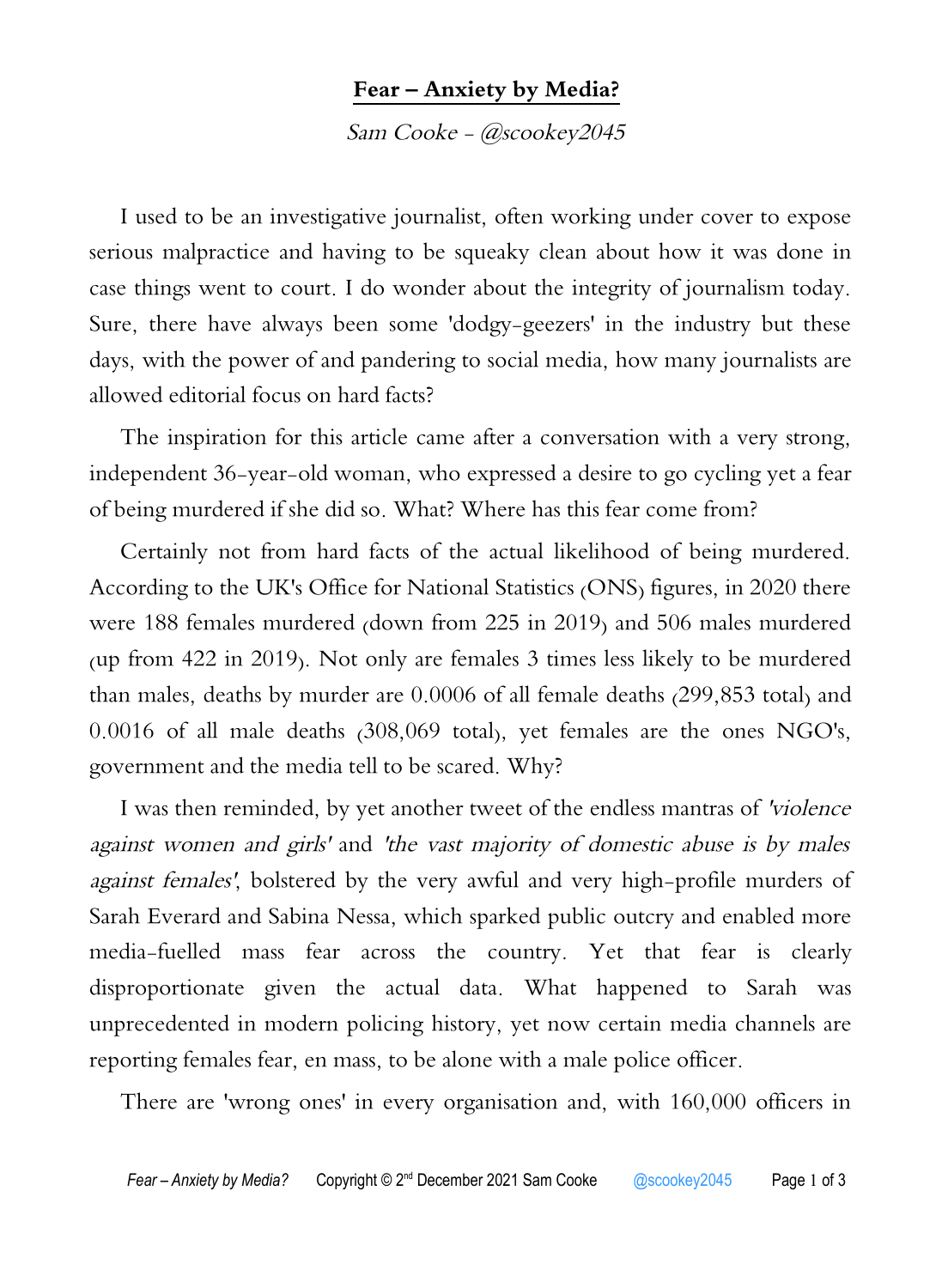England, the police are no exception - but there is a massive difference between an officer making a sexist comment or dismissing a crime than abduction and murder. When I was abused by a female officer, handcuffs twisted behind my back to deliberately inflict pain, I didn't rant about misandry, I just put in a formal complaint. Yet now, with the very public agenda pushed by the likes of Women's Aid and avidly spread on the likes of Channel 4 News, that 'violence against women and girls' is massively widespread and literally all males are guilty of it, the question has to be asked: "Given this **does not** reflect actual reality, what is the true agenda here?". Only the likes of Women's Aid and Channel 4's senior management can give the reason but the effect is to instil fear into the female population, by portraying a situation that does not factually exist in the western world. How is that moral or right? And before you cry Women's Aid have no say in the custody process, did you know they are key government advisors and include female-only-focused national guidance on domestic abuse handling for social services. Isn't gender bias supposed to be illegal? Isn't news reporting supposed to be balanced?

There are countries where violence against women and girls is systemic; Pakistan, India, Saudi Arabia and Afghanistan are just four of many that spring to mind. In those countries women can't publicly say such things without not just fear but the genuine possibility of abduction, rape and murder. The fact that women in the UK and US feel able to say it with impunity, even dominating social-worker guidance and bullying government officials into going along with them (I suspect out of fear of being called misogynistic if they refuse) demonstrates the exact opposite of what is claimed.

The ONS shows a third of victims of domestic violence are male. Professor Nicola Graham-Kevan's research found males made up half the victims. Yet it has become so psychologically normalised for a female to get away with being aggressively ranting and violent that many don't even register this as abuse – though they would if it was a male doing it. Perhaps this is why Frontiers